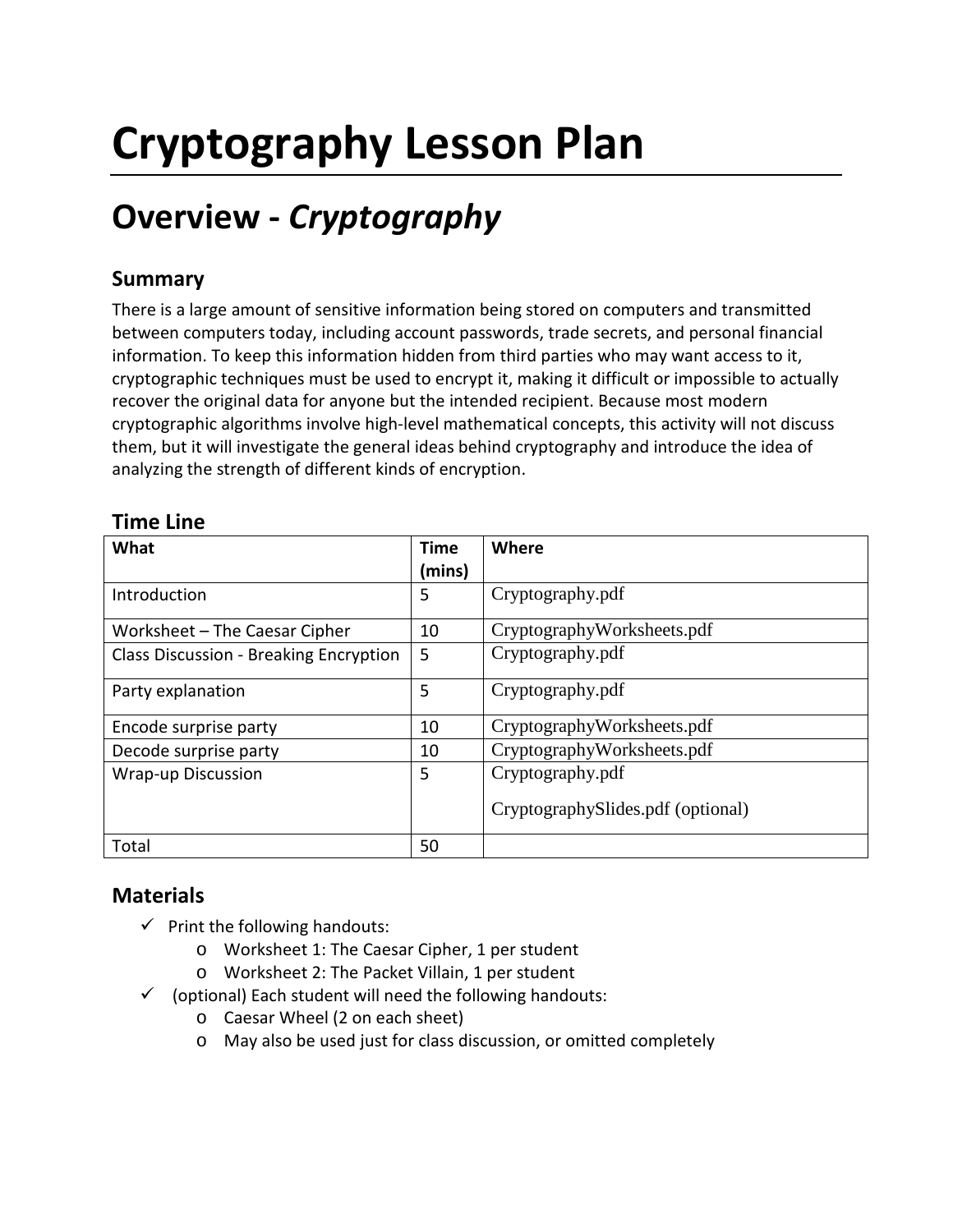## **Introduction to Cryptography**

Cryptography is the study of encryption and decryption of messages. The principle of encoding a message is to ensure that only the intended receiver understands the message. Thus, when encoding a message, it is important to define a consistent "cipher", which is known by the recipient beforehand. A "cipher" determines how the message is encrypted.

One of the earliest known ciphers is the Caesar cipher, which Julius Caesar used to send encoded and secure messages to generals in the Roman army. The Caesar cipher shifts the alphabet system by a predetermined amount so that the beginning letter of the encrypted messages alphabet is different than that of the original message. For example, a Caesar cipher that translates the message "BAD" into "EDG" is said to have a shift of 3. This is because each letter in the original message is shifted 3 letters forward in the alphabet. This cipher is relatively easy to break, due to the limited number of ciphers (25, to be exact), but is a good representation of the basic principles of cryptography.

Cryptography is widely used in computer science. Internet traffic is often encrypted at some level and relies on consistent cipher generation and transmission in order for secure messages to be sent.

The purpose of this module is to provide students an introduction into the world of cryptography through the Caesar cipher and to help students understand how cryptography is used in computer science.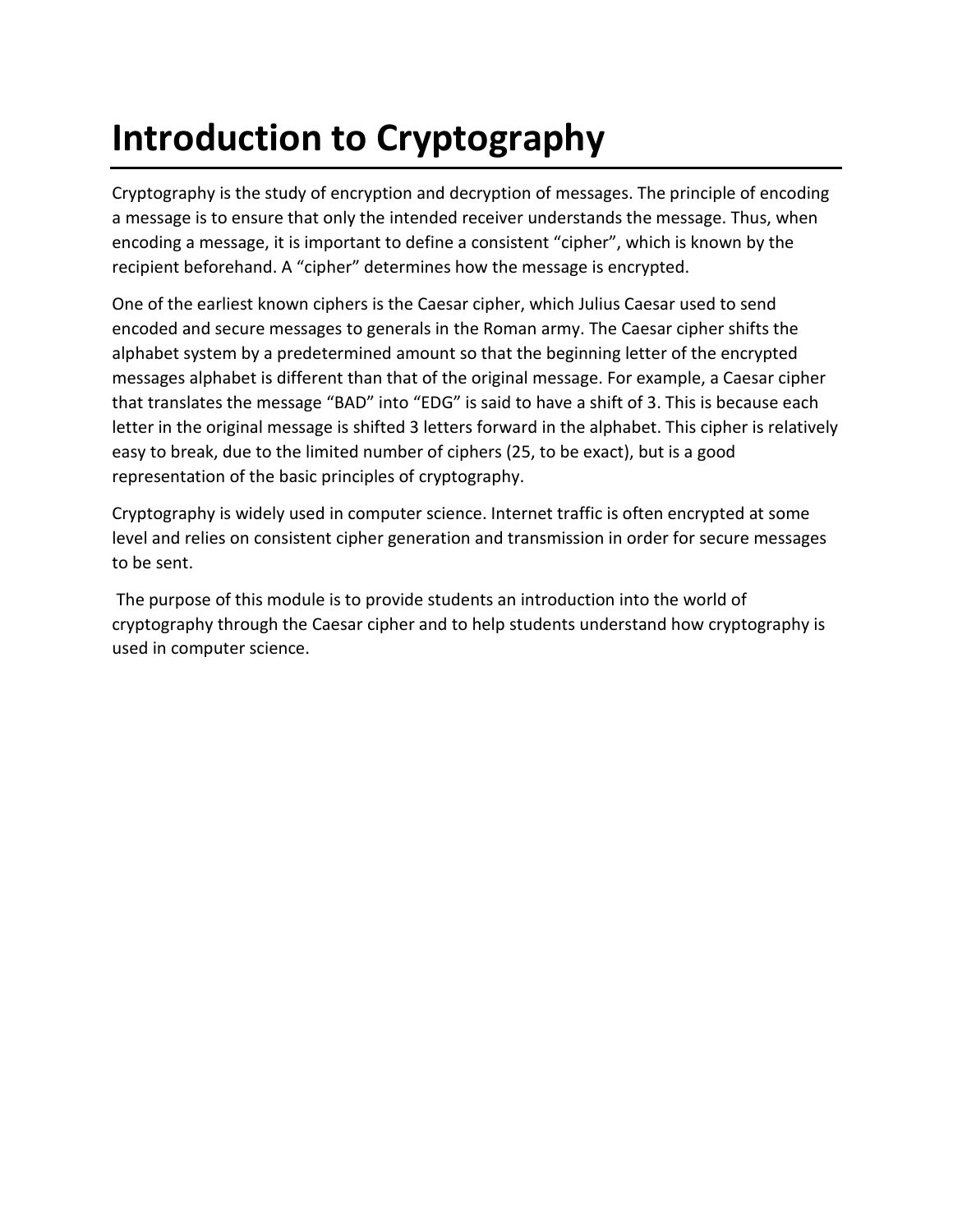## **Cheat Sheet**

### **Terminology**

*Cryptography -* the study of encryption and decryption of messages *Encoding-* obfuscating a message *Decoding-* figuring out the original message from the encrypted message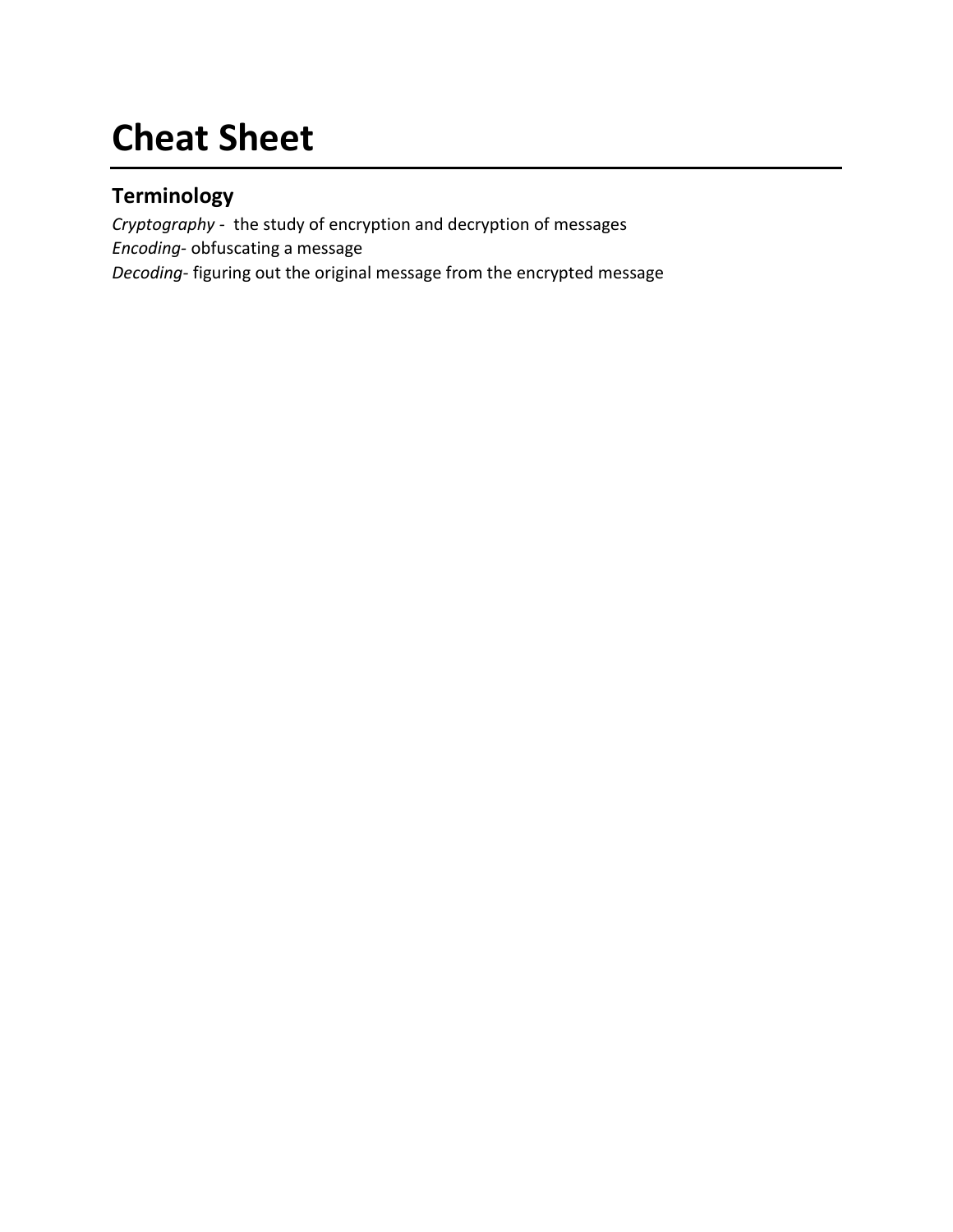## **Introduction- Whole Class**

**Lesson Vocabulary** (you may want to write on board)

- cryptography
- encode
- decode

Start by getting the students to think about what kinds of information might need to be kept hidden. What if all of our passwords were transmitted over the internet without any sort of encryption?

Take ideas about how we might protect sensitive information.

Next, explain the idea of encrypting a message (i.e., modifying it to be unrecognizable) before transmitting it to make it harder for someone who intercepts the message to actually read, unless they can figure out how to decode it. Then, transition into explaining the Caesar Cipher worksheet.

The following example will give students a good idea as to how cryptography works before they start the first worksheet. Tell the students you are going to encrypt a message using a cipher or "key" of size 2. Ask if they can decrypt the following message: eqorwvgt [**answer**: computer]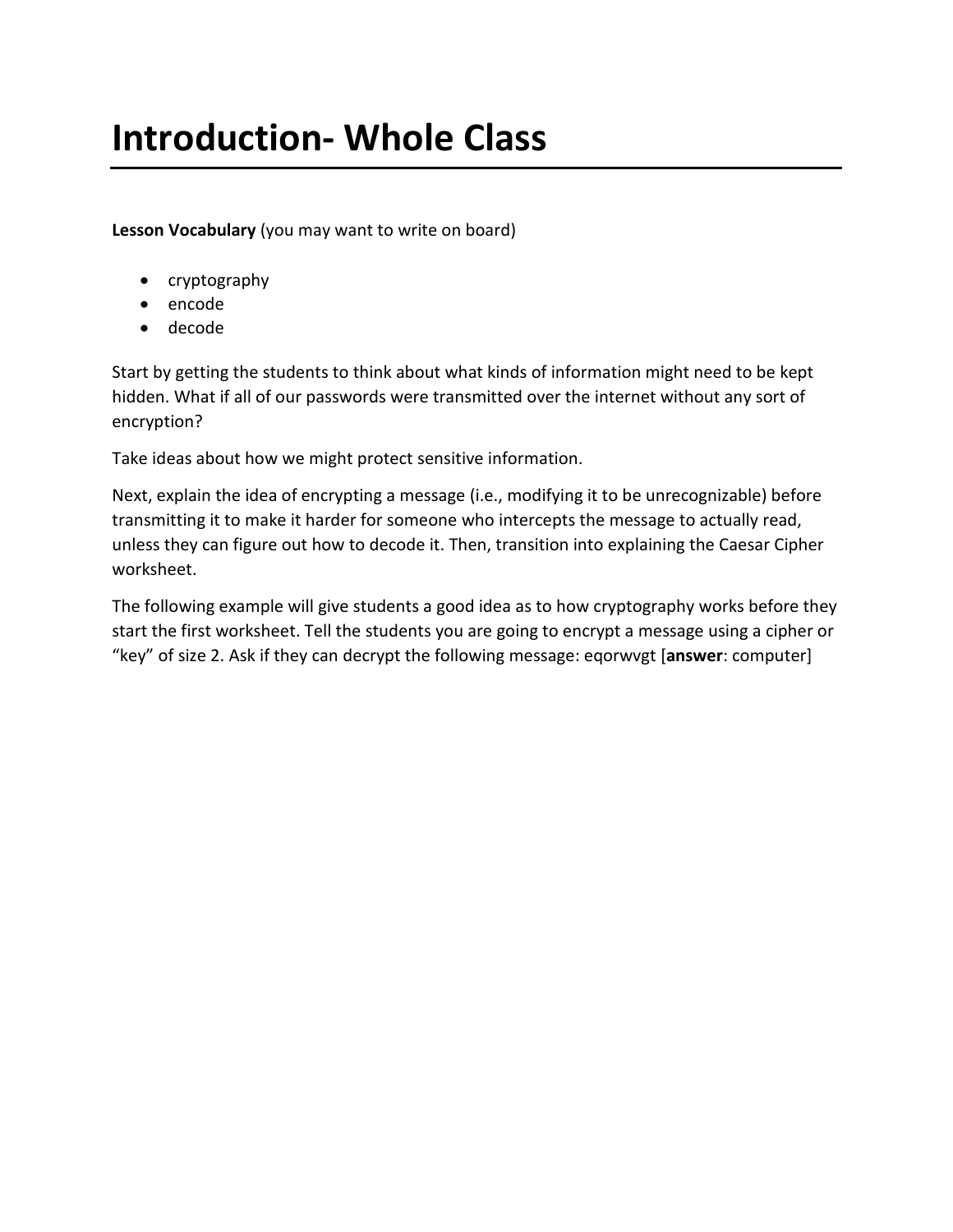### **Activity- Worksheet 1: The Caesar Cipher**

#### **Worksheet – The Caesar Cipher**

This worksheet introduces a very simple kind of encryption which was used by Julius Caesar. The worksheet walks the students through the mechanics of the cipher, and lets them practice using it on their own. Specifically, the allows students to sharpen their skills in encoding and decoding a variety of messages using different keys.

*The Caesar Cipher Answer Key*

#### Worksheet 1

#### The Caesar Cipher

Julius Caesar used a simple substitution cipher to send messages to his troops. He substituted each letter by the letter that was 3 places further along in the alphabet, so that "a" was replaced with "D", "b" with "E" and so on.

Part I. complete the table below to show what each letter is enciphered as using this system.

| la Iblcidie ' |              |  |  | . If I g I h I ' |  | . k ' |  |  |  |  | m   n   o   p   g   r   s   t   u   v   w   x   y |  |  |  |
|---------------|--------------|--|--|------------------|--|-------|--|--|--|--|---------------------------------------------------|--|--|--|
|               | I E I FIGIHI |  |  |                  |  |       |  |  |  |  | KLMNOPQRSTUVWX                                    |  |  |  |

Part II. Using the Caesar Cipher, encode the name of your school. Did your partner get the same answer?

Part III. Computer scientists would call 3 the "key" for this cipher. How many different keys are possible?

 $25 -$ 

Part IV. Decode this message, which was encoded using the Caesar cipher from the table above:

|  | W I | G | ותור | в |  |  | W I | <u>_</u> |  |  |  |  |
|--|-----|---|------|---|--|--|-----|----------|--|--|--|--|

|  |  |  |  |  |  |  |  |  | c r o s s   a   s n o w m a n   w i t h              |  |  |
|--|--|--|--|--|--|--|--|--|------------------------------------------------------|--|--|
|  |  |  |  |  |  |  |  |  | $F U R V V $ $D$ $ V Q R Z P D Q $ $ Z L W K $ $ D $ |  |  |

| Ιv |   |  |  |  |  |   |   |   |   |   |  |
|----|---|--|--|--|--|---|---|---|---|---|--|
| ΙV | D |  |  |  |  | к | v | W | - | W |  |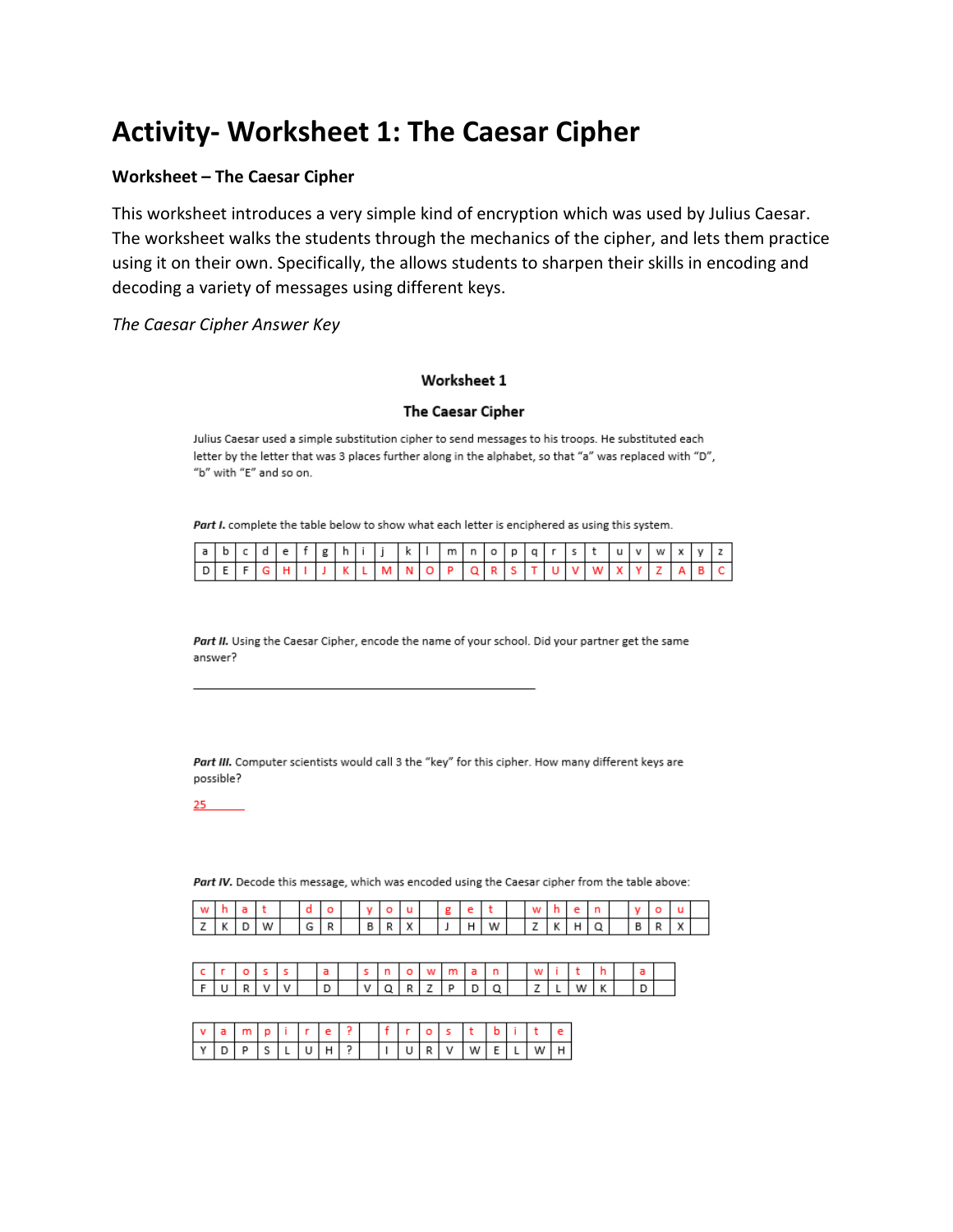# **Activity- Team Worksheet**

Divide the class into groups of 3 or 4. Explain that each group is trying to get together a surprise party without the lucky person finding out. The team will need to make up the details - who will the surprise party be for? Where? What game or activity will you do at the party? What gift will you bring? You may want to encourage students to use answers that are fairly short (e.g., 1-3 words, not entire sentences)

**Packet Villain.** The first part of the worksheet is just to practice encoding/decoding when the exact cipher is not specified (but limited to one of 3, to keep it fairly simple). This exercise is called Packet Villain. This small practice should not take very long, but gives practice encoding a known message (the partner's name).

**Surprise Party**. Next the teams should encode the details of the party. Each person should encode only ONE detail. After the encoding is done, have the teams swap and see if they can figure out the details. Note that this will be harder, because students do not know a) which cipher was used or b) what the answer is.

If a team is really struggling, you might ask the other team to tell which cipher they used.

As teams finish the decoding, share some of the party details with the entire class.